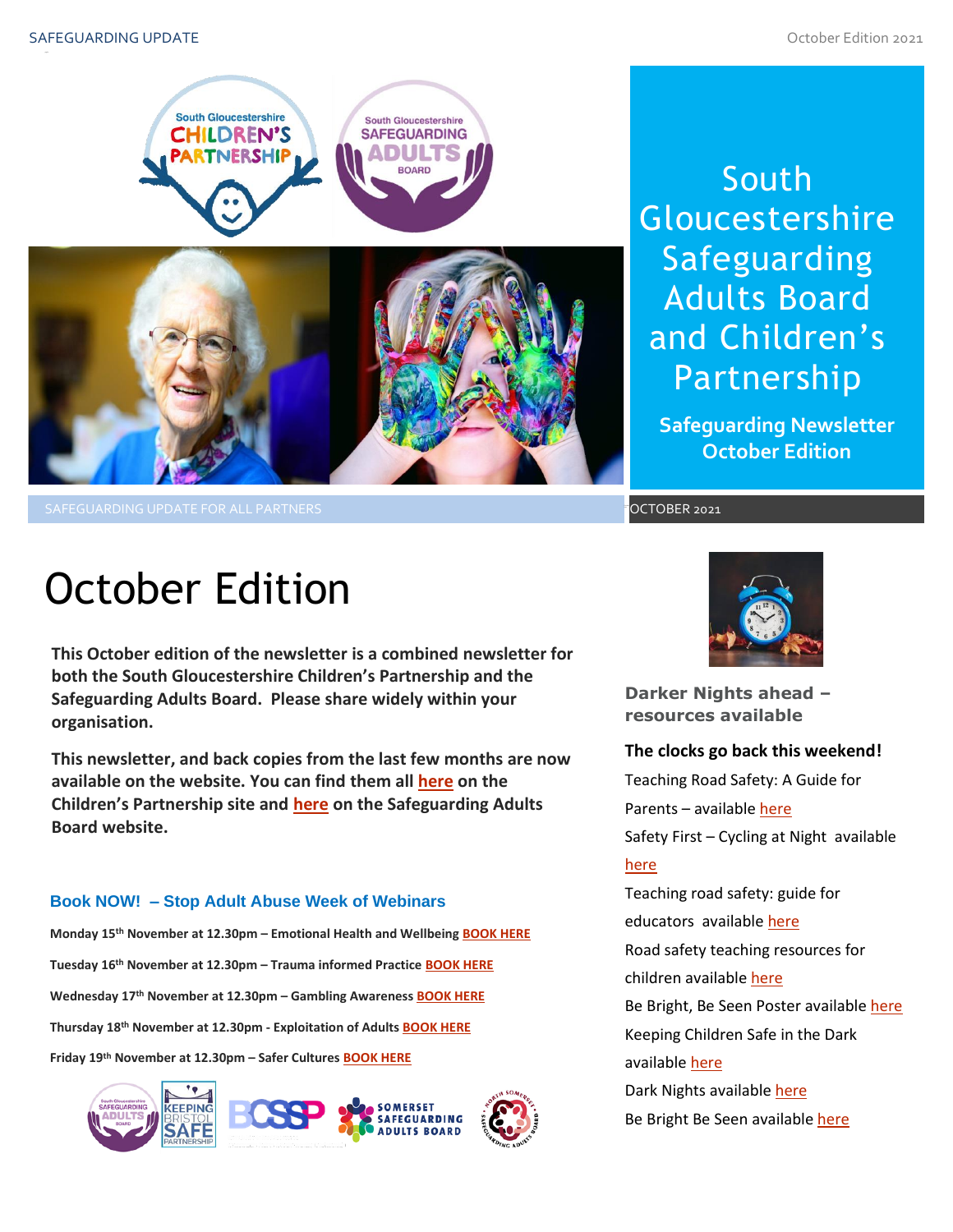# **Transitional Safeguarding Conference**



The South Gloucestershire Safeguarding Adults Board and Children's Partnership are working together to host this joint two part conference looking at transitions from children's to adult services across all organisations. The multi agency conference is free to attend and we are hoping for a wide range of agency participation.

Part one includes a keynote address by Dez Holmes from Research in Practice, and local updates from Police, Education, Health and Local Authority Partners.

Part Two will include interactive and practical workshops to map progress and consider actions to ensure improved transitions in South Gloucestershire.

Part One: Wed 10th November 1.30pm - 4.30pm Part Two: Friday 12th November 9.30am-12.30pm

# **Please book on both sessions**

Book for Part One by clicking [here](https://www.eventbrite.co.uk/e/185863020297) Book for Part Two by clicking [here](https://www.eventbrite.co.uk/e/185881987027)

# **Trauma Informed Practice Survey**

# **Link to Survey -** <https://forms.office.com/r/WmNw7Mm2VR>

Children, Adults and Health Directorate within the local authority is undergoing a radical and long-lasting transformation to become trauma informed and responsive to both the people who work for us, and those in South Glos who are served by us.

Please share this survey widely and encourage your teams, colleagues and networks to complete it. It should take between 5 and 10 minutes depending on your answers. The survey is open to all partners not just those who work in the local authority.

# **Recruitment in South Gloucestershire**



Did you know that the council is recruiting new Children's Social Work posts? Have a look at this article 'They support you to do the best for families and for yourself' - [Community Care](https://www.communitycare.co.uk/2021/10/28/they-support-you-to-do-the-best-for-families-and-for-yourself-ezc/) and share widely with your contacts.

# **Christmas is Coming!**



Did you know that there are activities and food clubs for children aged 5-16. Places are free for those who already have free school meals. All the details of what is available for families is on this [website.](https://beta.southglos.gov.uk/supporting-families-in-school-holidays/) Click the picture to watch the Marcus Rashford Video and find out more

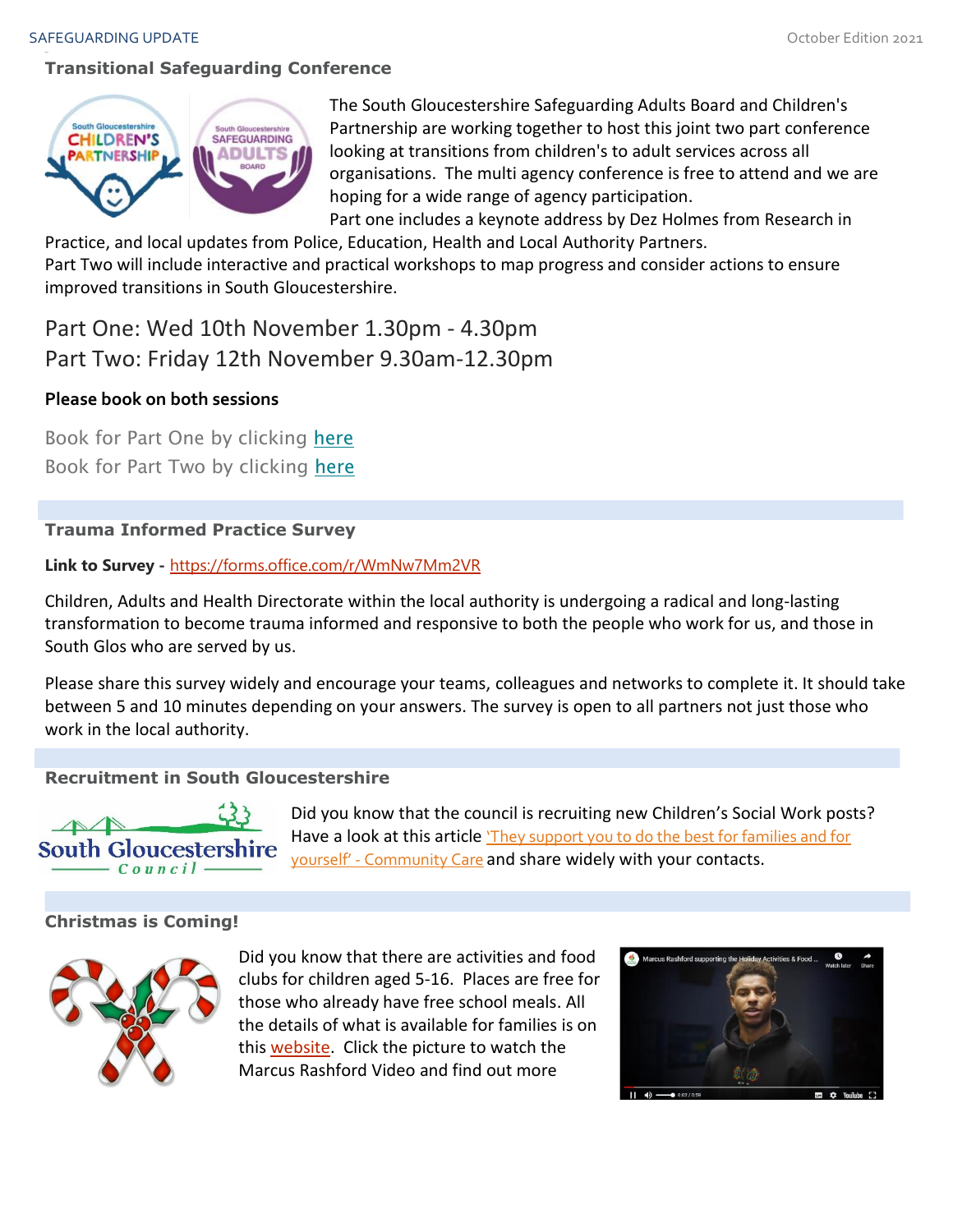#### **Stop Adult Abuse Week**



Stop Adult Abuse Week is happening from Monday 15<sup>th</sup> - Friday 19<sup>th</sup> November.

During the week there are workshops every day that are free to attend – you can book using the links on the front page of this newsletter.

Next week there will be a Regional Stop Adult Abuse Week newsletter coming that will give

you links to resources, to example social media messages, and much more. Start thinking about what you and your organisation will do to raise the profile of abuse of adults and what part you will play in Stop Adult Abuse Week.

#### **Learning & Development Opportunities**



#### **\*BRAND NEW BITESIZE WORKSHOPS: Exploitation\***

Free 45 minute briefing sessions to find out more. Please advertise this opportunity to your colleagues, t[here](https://www.eventbrite.co.uk/e/186029287607) are lots of dates and spaces available. Book a place for  $4<sup>th</sup>$  November here or book a place for 1<sup>st</sup> December [here](https://www.eventbrite.co.uk/e/186036418937)

#### **Reducing Parental Conflict**

Four of the Avon & Somerset Safeguarding Partnerships (Somerset, North Somerset, BaNES & South Gloucestershire) have come together to offer a series of initiatives aimed as equipping frontline practitioners with the skills, knowledge and confidence to support families where Parental Conflict occurs, which will run between now and the end of March 2023.

You can find all the details here or contact **[Russell.scott@southglos.gov.uk](mailto:Russell.scott@southglos.gov.uk) f**or more information

[Me, You & Baby Too](https://eur01.safelinks.protection.outlook.com/?url=https%3A%2F%2Fwww.oneplusone.org.uk%2Fpractitioner-guides%2Fmybt%2Fmybt-intro&data=04%7C01%7CSMacabee%40somerset.gov.uk%7C4e90174adead4242ad1908d97f63bd84%7Cb524f606f77a4aa28da2fe70343b0cce%7C0%7C0%7C637680888640463335%7CUnknown%7CTWFpbGZsb3d8eyJWIjoiMC4wLjAwMDAiLCJQIjoiV2luMzIiLCJBTiI6Ik1haWwiLCJXVCI6Mn0%3D%7C1000&sdata=5oW4nqR8mP67H5oTQVM4BCXQ4akZ3gVGmaWhwoCWm3s%3D&reserved=0)

Designed to help new parents transition into parenthood and feel better prepared to cope with the pressures and challenges a baby can bring.

[How to Argue Better](https://eur01.safelinks.protection.outlook.com/?url=https%3A%2F%2Fwww.oneplusone.org.uk%2Fpractitioner-guides%2Farguingbetter%2Farguingbetter-intro&data=04%7C01%7CSMacabee%40somerset.gov.uk%7C4e90174adead4242ad1908d97f63bd84%7Cb524f606f77a4aa28da2fe70343b0cce%7C0%7C0%7C637680888640463335%7CUnknown%7CTWFpbGZsb3d8eyJWIjoiMC4wLjAwMDAiLCJQIjoiV2luMzIiLCJBTiI6Ik1haWwiLCJXVCI6Mn0%3D%7C1000&sdata=f9pUoQeCBxryOkssLuqfxu7znQPlnxxpEy9BNpd%2BhXk%3D&reserved=0)

Equips practitioners with knowledge and understanding about parental conflict such as the causes of conflict, the difference between constructive and destructive conflict, and the impact on children.

[Getting it Right for Children](https://eur01.safelinks.protection.outlook.com/?url=https%3A%2F%2Fwww.oneplusone.org.uk%2Fpractitioner-guides-england%2Fgirfc%2Fgirfc-intro&data=04%7C01%7CSMacabee%40somerset.gov.uk%7C4e90174adead4242ad1908d97f63bd84%7Cb524f606f77a4aa28da2fe70343b0cce%7C0%7C0%7C637680888640473332%7CUnknown%7CTWFpbGZsb3d8eyJWIjoiMC4wLjAwMDAiLCJQIjoiV2luMzIiLCJBTiI6Ik1haWwiLCJXVCI6Mn0%3D%7C1000&sdata=GcfN7P4NyMqaZ67cwmHtDxScrWy%2FL%2F2BRnGXvUKRKUA%3D&reserved=0)

Focusing on supporting separated parents to reduce conflict, develop positive communication and cooperation and encourage a focus on working together for their child(ren).

#### **Exploitation of Adults**

Did you know we now have multi agency training available for those working with adults about exploitation? This is suitable for anyone who works with adults in South Glos and will help profesisonals know the signs to look for and what action to take when there are concerns. You can book a plac[e here](https://learning.southglos.gov.uk/courses/bookings/default.asp?ds=1&keyword=exploitation%20of%20adults)

The brochure with details of multi agency safeguarding training opportunities for those working with children [is here](https://sway.office.com/XecEFBowUyeP1T8W?ref=Link) The brochure with details of multi agency safeguarding training opportunities for those working with adults [is here](https://sway.office.com/t1V6fJqHugGmU9OO?ref=Link)